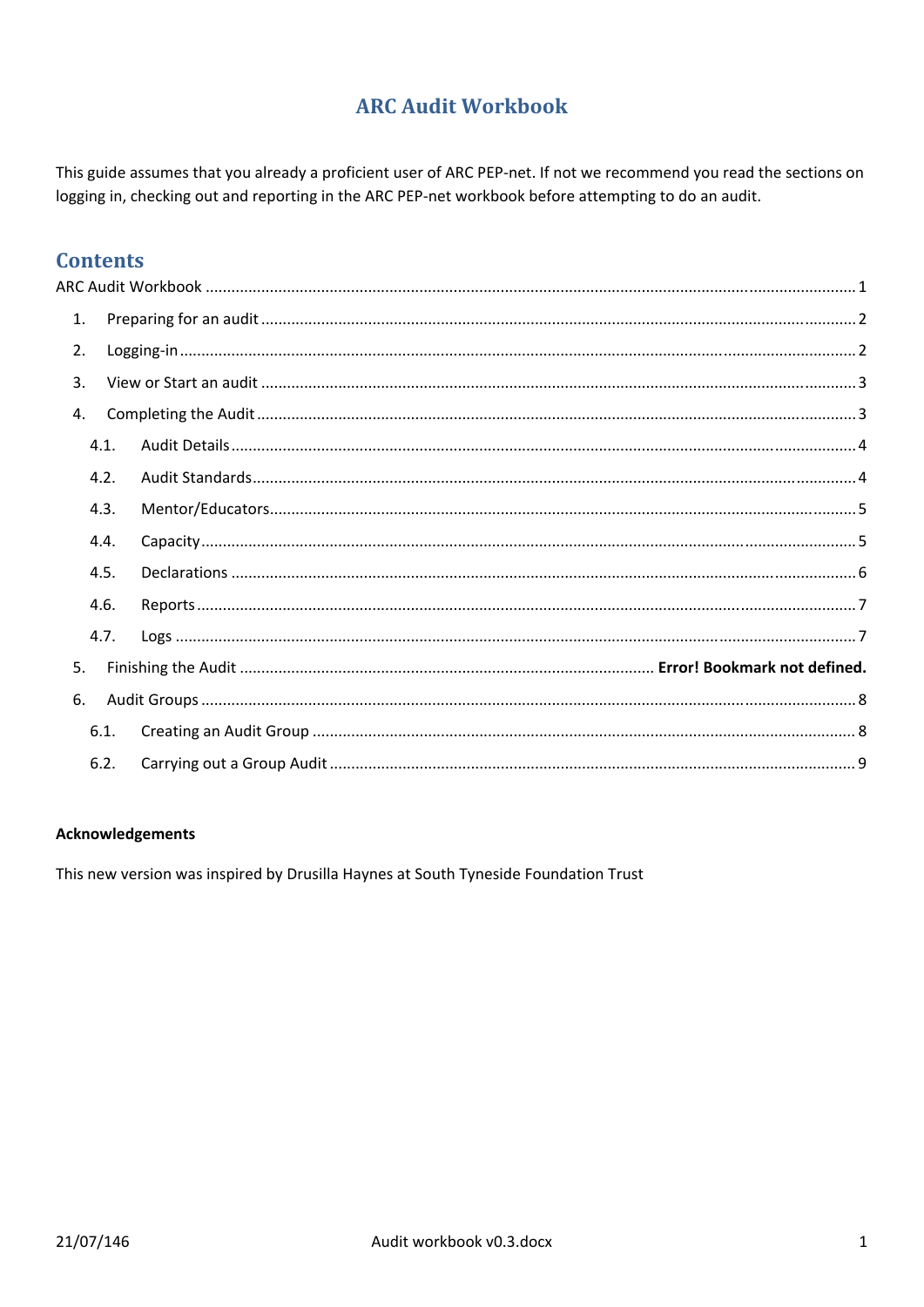# **1. Preparing for an audit**

The following steps will help you prepare for your audit using ARC PEP‐net:

- Check and update your area profile ‐ the information provided to students about your placement opportunities.
- Check and update your mentor/educators unlinking anyone who has left and add any new mentors
- Run the student evaluations report for the last 12 months you may need to reflect on some of the feedback in your evidence
- Run the host dashboard report for 3 months this will help identify any missing information
- Go to the "Audit tracking" tab and make sure you have responded to the actions raised in last year's audits

If you make any changes to ARC PEP-net remember to check back in. Otherwise you may lose your changes **and you will not be able to start an audit if it is checked out.** 

You may also wish to log-in to the audit system and get a copy of your last year's audit report. This is accessed via the "Logs" tab.

### **2. Logging‐in**

Use this link to access the audit system:

#### https://hces‐placements‐northumbria.arcwebonline.com/audit

Your username and password are the same as for ARC PEP‐net.

|                           | northumbria Placement Area |  |
|---------------------------|----------------------------|--|
|                           | <b>Username:</b>           |  |
|                           | Password:                  |  |
|                           | Log On                     |  |
| ARC Technology Ltd @ 2014 |                            |  |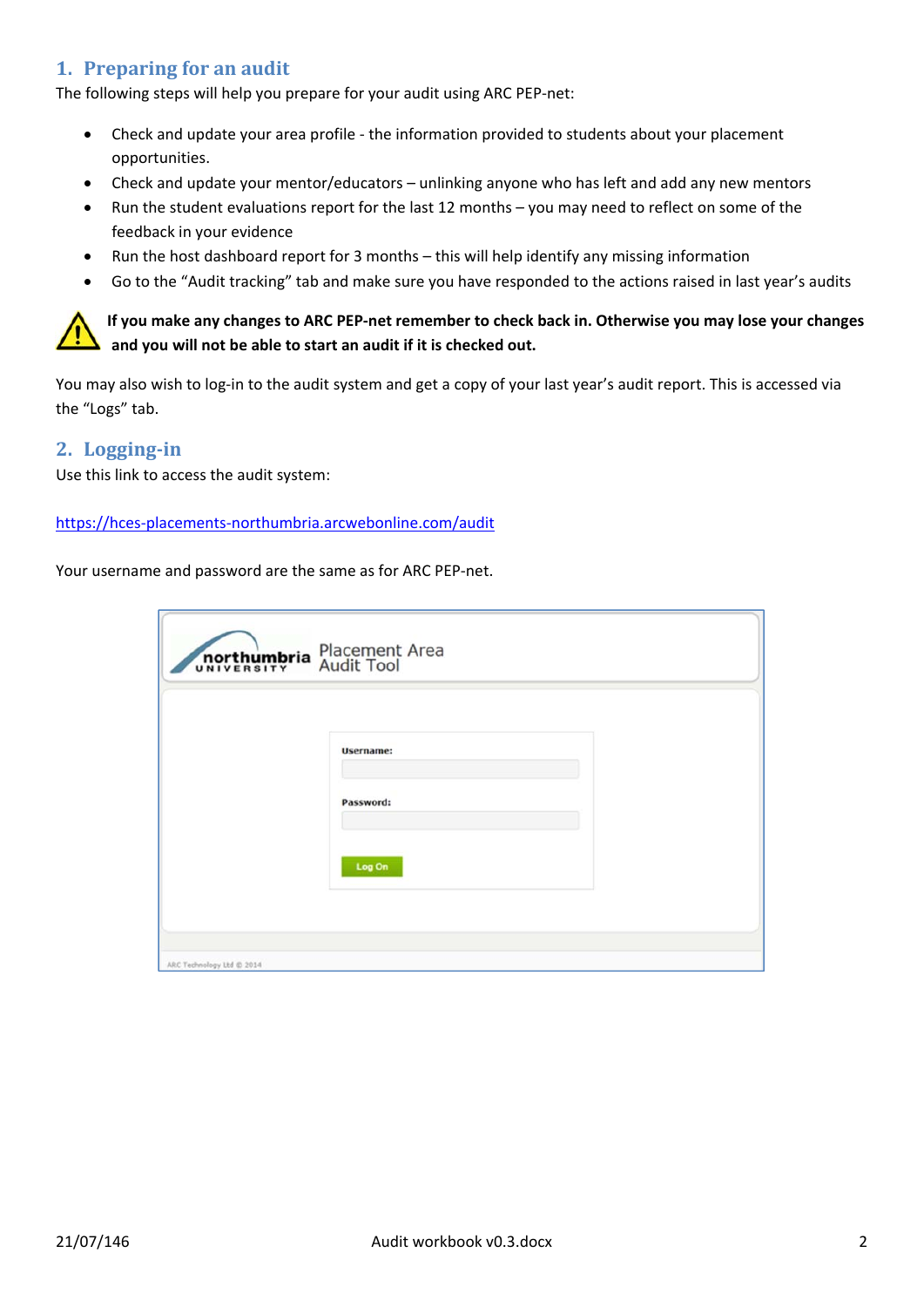### **3. View or Start an audit**

This is the landing page once you have logged in. It shows all the placement areas (hosts) that you have access to. There is a search box with settings to help you find the correct area quickly. From here you can view the last audit by clicking the eye symbol or start a new audit.

|                   | northumbria<br>UNIVERSITY            | <b>Placement Area</b><br><b>Audit Tool</b>                                                    |                |                        |              |                     | martin.ryan@northumbria.ac.uk<br>Log Out<br>Home                            |
|-------------------|--------------------------------------|-----------------------------------------------------------------------------------------------|----------------|------------------------|--------------|---------------------|-----------------------------------------------------------------------------|
| <b>Host Name:</b> |                                      | <b>Audit Status:</b><br>O All<br><b>Being Audited By You</b><br>Being Audited By Someone Else |                |                        |              | ✔ Available         | & You are auditing<br><b>A</b> Checked out by someone<br>else or in the PEP |
|                   | <b>Practice Environment Name</b>     | <b>Checked Out For Audit</b>                                                                  | Search<br>View | <b>Start</b>           | <b>Undo</b>  | <b>Check</b>        | <b>Number of hosts: 2764</b><br><b>Last Checked</b>                         |
|                   |                                      | To                                                                                            |                | <b>Audit</b><br>Ξ      | <b>Audit</b> | In<br>Click here to | In                                                                          |
| ✔                 | ALN Hillcrest Mat                    |                                                                                               |                | $\leftrightarrow$      |              |                     | start or continue                                                           |
| ✔                 | ALN Minor Injuries Unit              |                                                                                               |                | $\bigoplus^{\boxplus}$ |              | an audit            |                                                                             |
| ✔                 | ALN Outpatients                      | Click here to view the                                                                        |                | $\bigoplus^{\boxplus}$ |              |                     |                                                                             |
| ✔                 | ALN Surgical Unit<br>an audit report | last audit or to access                                                                       | 養              | $\oplus$               |              |                     |                                                                             |

# **4. Completing the Audit**

If you start a new audit you will land on this page:

|                                                    | Placement Area<br>Audit Tool<br><b>northumbria</b> | martin.ryan@northumbria.ac.uk<br>Log Out<br>Home                   |
|----------------------------------------------------|----------------------------------------------------|--------------------------------------------------------------------|
|                                                    |                                                    | Audit checked out successfully. [X]                                |
| FRE Ward 01 &                                      |                                                    |                                                                    |
| New Audit Sequence: 65                             |                                                    |                                                                    |
| <b>Details</b><br><b>Standards</b>                 | <b>Audit Details</b>                               |                                                                    |
| Mentors                                            | <b>Trust/Organisation</b>                          | Newcastle upon Tyne Hospitals NHS Foundation Trust                 |
| Capacity<br><b>Declarations</b><br>Reports<br>Logs | <b>Placement Address</b>                           | Ward 01<br>Freeman Hospital<br>Freeman Road<br>Newcastle upon Tyne |
|                                                    |                                                    | NE7 7DN                                                            |
|                                                    | Tel No.                                            | 0191 2336161                                                       |
|                                                    | <b>Current Audit Type</b>                          | $\check{~}$                                                        |
| Menu Bar                                           | <b>Next Audit Date</b>                             |                                                                    |
|                                                    |                                                    | Save                                                               |

On the left hand side is a menu bar with a series of options. The menu option selected is highlighted in dark blue.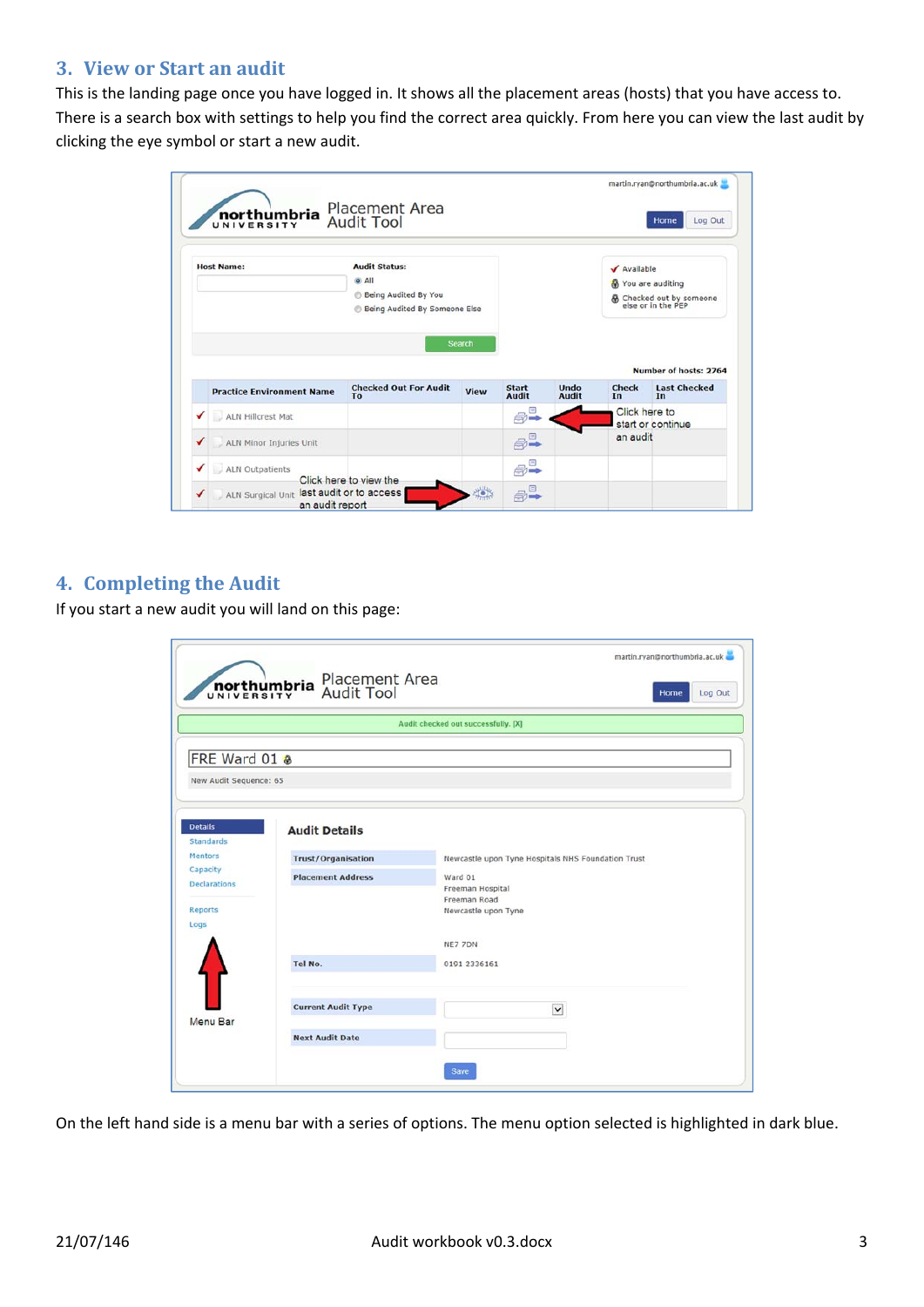### **4.1. Audit Details**

Check the details (see previous screenshot) and set the audit type and the date of the next audit (this will be used to generate future reminders). Click the save button to confirm the changes.

### **4.2. Audit Standards**

On the standards menu option there are two set of tabs. The selected tabs are highlighted in blue and here we are on the Standards section in tab set 1 and Standard 1 in tab set 2. The second tab set covers the four audit standards and these need to be worked through in turn to complete the audit.

| <b>northumbria</b>                                                        | Placement Area<br>Audit Tool                                                                                                                                                        | martin.ryan@northumbria.ac.uk<br>Log Out<br>Home |
|---------------------------------------------------------------------------|-------------------------------------------------------------------------------------------------------------------------------------------------------------------------------------|--------------------------------------------------|
| FRE Ward 01 &<br>New Audit Sequence: 65                                   |                                                                                                                                                                                     |                                                  |
| <b>Details</b><br><b>Standards</b><br>Mentors<br>Capacity<br>Declarations | Copy Standards<br><b>Standards</b><br><b>Action Plan</b><br><b>Standards</b>                                                                                                        | Tab set 1                                        |
| Reports<br>Logs                                                           | This section lists the standards for the hosts within this audit group.<br>Standard 2<br>Standard 4<br>Standard 1<br>Standard 3<br><b>Standard 1: Practice Learning Environment</b> | Tab set 2                                        |
|                                                                           | 1.1<br>Criteria<br>The area is deemed to deliver safe care / services.                                                                                                              |                                                  |
|                                                                           | <b>Rationale/Evidence</b>                                                                                                                                                           | <b>Level Met</b>                                 |
|                                                                           |                                                                                                                                                                                     | $\checkmark$                                     |
| Standard responses                                                        | Action                                                                                                                                                                              | <b>Action Review Date</b>                        |

In the above screenshot the first part of Standard 1 is visible and can be completed. The other parts can be reached by scrolling down the page.

### **Remember to click the save button at the foot of the page or your changes may be lost!**

There is only one action allowed for each part of a standard but you can use the free text box to include multiple tasks within a single action. You can click on "Action Plan" in tab set 1 and view all the actions for all of the standards.

The "Copy Standards" option is used when auditing a group. This is covered in section 6.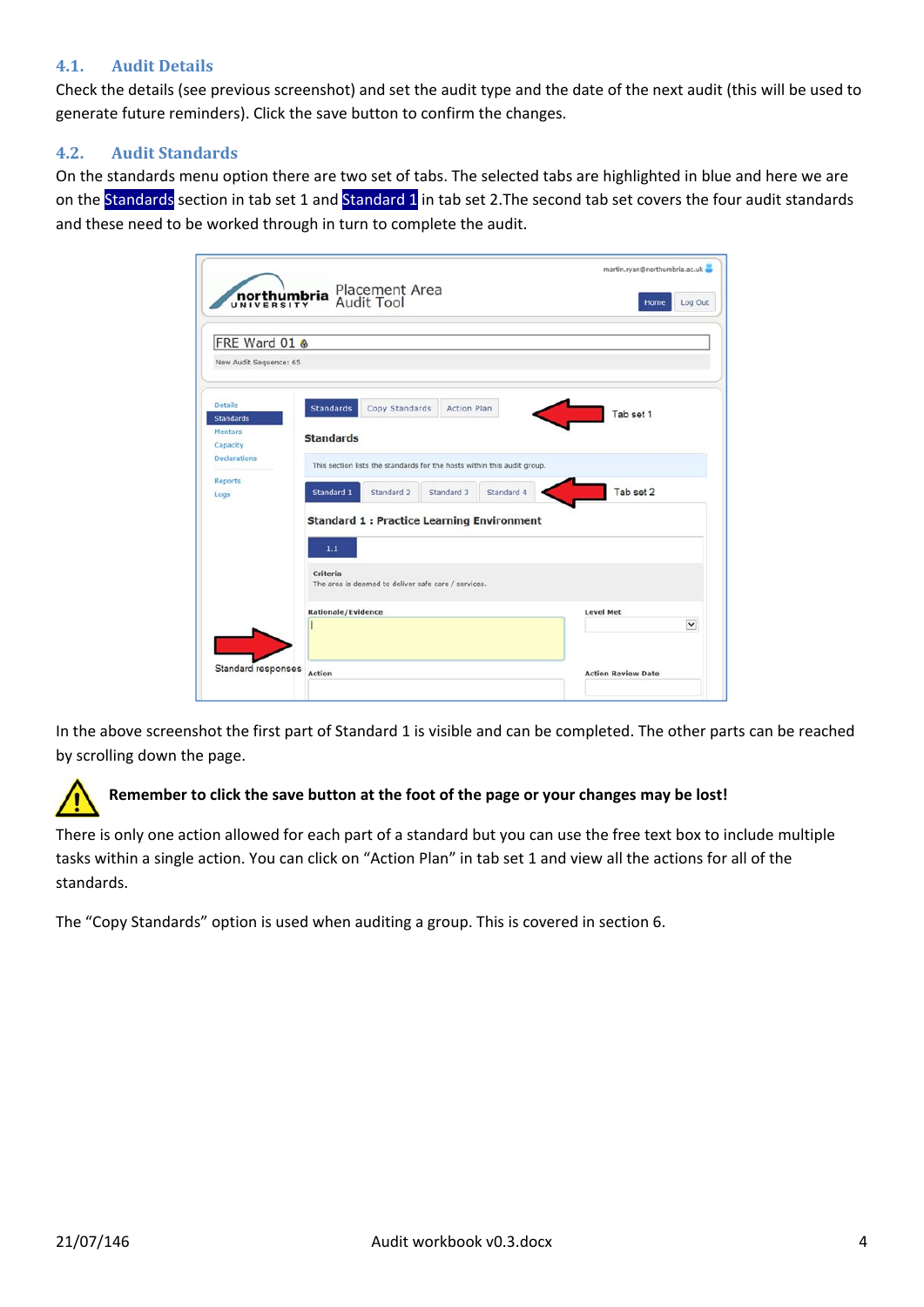### **4.3. Mentors**

Select **Mentors** in the left hand menu bar – answer the questions and enter the date and enter the number of SIGN‐ OFF mentors into the box, press **Save**

|                                         |                                                                                                                                                 |                              | https://hces-placements-northumbria.arcwebonline.com/UNNpowLive.dll |               |          | martin.ryan@northumbria.ac.uk |
|-----------------------------------------|-------------------------------------------------------------------------------------------------------------------------------------------------|------------------------------|---------------------------------------------------------------------|---------------|----------|-------------------------------|
|                                         | <b>northumbria</b>                                                                                                                              | Placement Area<br>Audit Tool |                                                                     |               |          | Log Out<br>Home               |
| FRE Ward 01 &<br>New Audit Sequence: 65 |                                                                                                                                                 |                              |                                                                     |               |          |                               |
| <b>Details</b><br><b>Standards</b>      | <b>Mentors</b>                                                                                                                                  |                              |                                                                     |               |          |                               |
| <b>Mentors</b><br>Capacity              | Has the Mentor register been reviewed:                                                                                                          |                              | ○ Yes ○ No                                                          |               |          |                               |
| <b>Declarations</b>                     | <b>Date of Review:</b>                                                                                                                          |                              |                                                                     |               |          |                               |
| Reports<br>Logs                         | Are there sufficient live mentors to<br>support the stated student capacity?                                                                    |                              | O Yes O No                                                          |               |          |                               |
|                                         | Please state how many sign off mentors<br>are on the register:<br>(For information the number of sign-off<br>mentors recorded in the PEP is: 4) |                              |                                                                     |               |          |                               |
|                                         | <b>Mentor's Name</b>                                                                                                                            | <b>Job Title</b>             | <b>Save</b><br><b>Date of Most Recent Update</b>                    | <b>Status</b> | Sign Off | <b>Host Name</b>              |
|                                         |                                                                                                                                                 |                              | 08/04/2015                                                          | Active        | No       | FRE Ward 01                   |
|                                         |                                                                                                                                                 |                              | 10/04/2015                                                          | Active        | No       | FRE Ward 01                   |
|                                         |                                                                                                                                                 |                              | 10/03/2014                                                          | Deactive      | Yes      | FRE Ward 01                   |
|                                         |                                                                                                                                                 |                              | 10/02/2014                                                          | Deactive      | Yes      | FRE Ward 01                   |

Note that you once the audit is started you cannot change this information. This is why it is recommended **that you update your mentor information prior to starting the audit.**

### **4.4. Capacity**

Capacity information is used by the University's placement team to allocate students to your area. It is recording using placement categories which are the different types of placement experiences on offer.

| Mentors<br>Capacity<br><b>Declarations</b> | This section allows you to view and edit the host capacities by category. Any categories which were removed<br>since this Audit was first initialised, will be highlighted in pink.                                                                                                                                                |                                |                    |                               |                     |          |                 |
|--------------------------------------------|------------------------------------------------------------------------------------------------------------------------------------------------------------------------------------------------------------------------------------------------------------------------------------------------------------------------------------|--------------------------------|--------------------|-------------------------------|---------------------|----------|-----------------|
| Reports<br>Logs                            | Maximum number of students for this host:                                                                                                                                                                                                                                                                                          |                                |                    |                               |                     |          |                 |
|                                            | NB: If the Max No. data is at Trust/Directorate or other level please provide supplementary information by<br>individual placement area that shows how many students each area can take. The overall number must equal the<br>Max Nos. given below. This situation commonly arises for Midwifery and Community Nursing placements. |                                |                    |                               |                     |          |                 |
|                                            |                                                                                                                                                                                                                                                                                                                                    | Max                            |                    |                               |                     |          |                 |
|                                            | Categories                                                                                                                                                                                                                                                                                                                         | No.<br>Regular<br><b>Basis</b> | YR<br>$\mathbf{1}$ | YR<br>$\overline{\mathbf{z}}$ | YR.<br>$\mathbf{3}$ | YR.<br>4 | <b>Comments</b> |
|                                            | LME - AD - SPOKE (SURG)                                                                                                                                                                                                                                                                                                            |                                |                    |                               |                     |          |                 |
|                                            | LME - AD (SURG)                                                                                                                                                                                                                                                                                                                    |                                |                    |                               |                     |          |                 |
|                                            | FUNDAMENTAL NURSING SKILLS - AD (SURG)                                                                                                                                                                                                                                                                                             |                                |                    |                               |                     |          |                 |

Enter the student numbers into the boxes and use the "set blank to zero" to complete the table.

The maximum number of students limits the number of students that can be placed at any one time irrespective of the placement category. There is also a maximum per placement category. This should ensure that you are never allocated more students than your area can accommodate. Contact your PPF if you need help completing this section.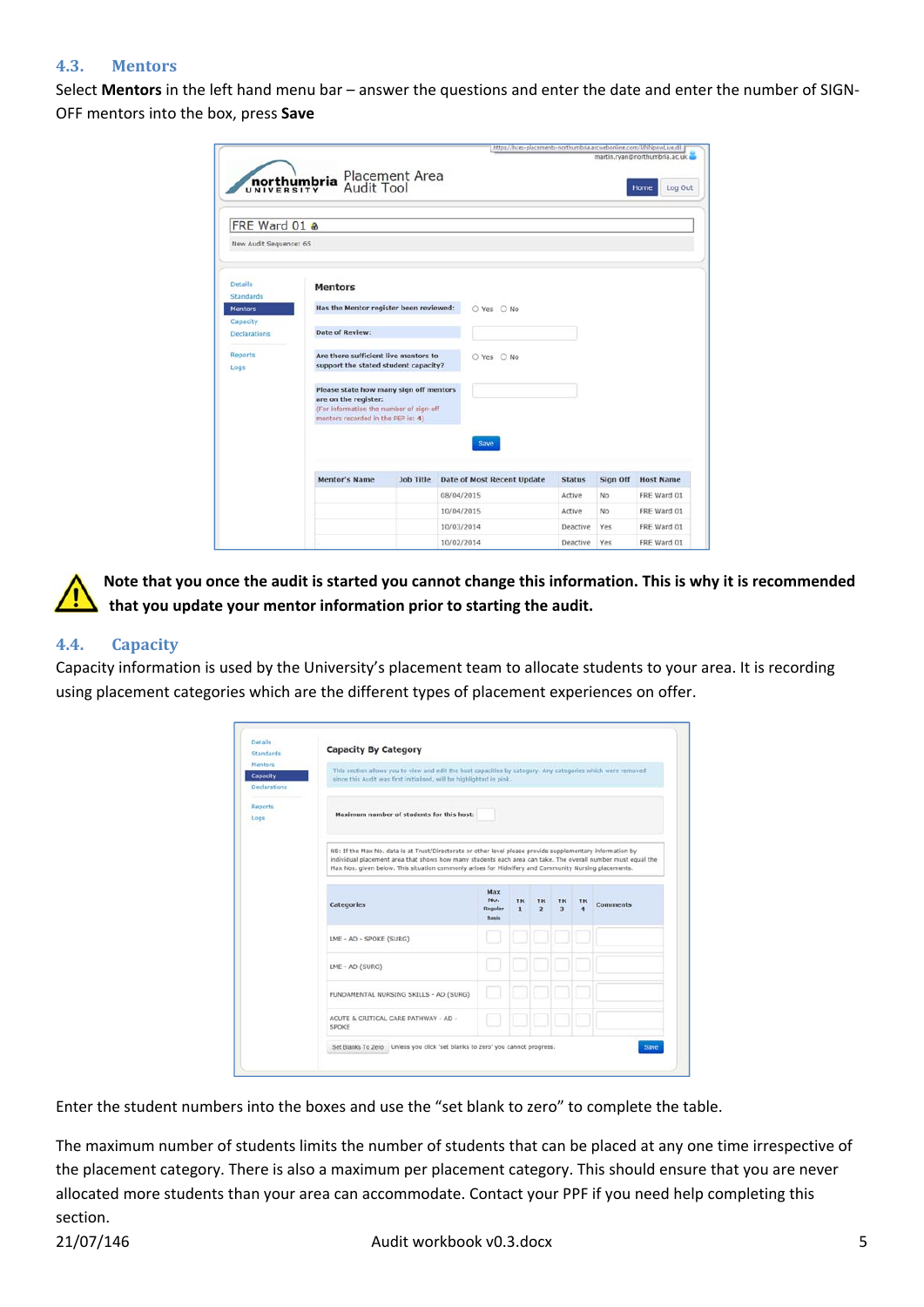If something changes during the year that affects your capacity then please advise your PPF as they are able to make in-year changes to capacity via ARC PEP-net which will in turn notify the university's placement team.

Occasionally a category may be discontinued or deactivated after an audit has started. Deactivated categories are displayed in pink. Capacity numbers should not be entered against these categories.

### **4.5. Declarations & Finishing the Audit**

Declarations should be completed at the end of the audit. The audit cannot be checked back in until this has been done. In the following example there are some warnings that need to be checked first. These usually relate to standards that have not been completed.

| Click to View Standards Warnings<br>1. Placement Area Representative<br>reviewed | There are some warnings associated with this audit.<br>I confirm that the Mentor / Educator Register is current/has been<br>I confirm that the Capacity number is correct | Check for<br>warnings here                                                                                                       | Yes                                                               | No                                                                      |
|----------------------------------------------------------------------------------|---------------------------------------------------------------------------------------------------------------------------------------------------------------------------|----------------------------------------------------------------------------------------------------------------------------------|-------------------------------------------------------------------|-------------------------------------------------------------------------|
|                                                                                  |                                                                                                                                                                           |                                                                                                                                  |                                                                   |                                                                         |
|                                                                                  |                                                                                                                                                                           |                                                                                                                                  |                                                                   |                                                                         |
|                                                                                  |                                                                                                                                                                           |                                                                                                                                  | $\circ$                                                           | $\circ$                                                                 |
|                                                                                  |                                                                                                                                                                           |                                                                                                                                  | Ō                                                                 | o                                                                       |
|                                                                                  | I confirm that the practice placement area meets the required standards                                                                                                   |                                                                                                                                  | Ō                                                                 | Ö                                                                       |
| I agree with the action plan(s) identified                                       |                                                                                                                                                                           |                                                                                                                                  | Θ                                                                 | O                                                                       |
| Name:                                                                            | Time:                                                                                                                                                                     |                                                                                                                                  | Date:                                                             |                                                                         |
|                                                                                  |                                                                                                                                                                           |                                                                                                                                  | Yes                                                               | No                                                                      |
| reviewed                                                                         |                                                                                                                                                                           |                                                                                                                                  | $\circ$                                                           | $\circ$                                                                 |
|                                                                                  |                                                                                                                                                                           |                                                                                                                                  | O                                                                 | $\circ$                                                                 |
|                                                                                  |                                                                                                                                                                           |                                                                                                                                  | Ō                                                                 | $\odot$                                                                 |
|                                                                                  |                                                                                                                                                                           |                                                                                                                                  | $\odot$                                                           | $\circ$                                                                 |
|                                                                                  |                                                                                                                                                                           |                                                                                                                                  |                                                                   |                                                                         |
|                                                                                  |                                                                                                                                                                           | 2. Placement Practice Facilitator<br>I confirm that the Capacity number is correct<br>I agree with the action plan(s) identified | I confirm that the Mentor / Educator Register is current/has been | I confirm that the practice placement area meets the required standards |

You can only complete a declaration for your role. A PPF cannot complete the manager's declaration or vice versa. Once both parties have completed their declarations the audit can be finished.

If you are the first party to complete the declaration then let the other know by email.

If you are the last party to complete the declaration then you can finish the audit by checking it in on the Home page

| <b>Practice Environment Name:</b>                                                                                                                               |                                 |       | ✔ Available<br>You are auditing |                                                                                   |
|-----------------------------------------------------------------------------------------------------------------------------------------------------------------|---------------------------------|-------|---------------------------------|-----------------------------------------------------------------------------------|
| $\bullet$ Active $\circlearrowright$ De-Active $\circlearrowright$ All<br>Status:<br>Audit Status: ● All ○ Being Audited By You ○ Being Audited By Someone Else |                                 |       | else or in the PEP              | Checked out by someone                                                            |
|                                                                                                                                                                 | Search                          | Clear |                                 |                                                                                   |
| <b>Practice Environment Name</b>                                                                                                                                | <b>Checked Out For Audit To</b> |       |                                 | <b>Number of hosts: 1</b><br>View Start Audit Undo Audit Check In Next Audit Date |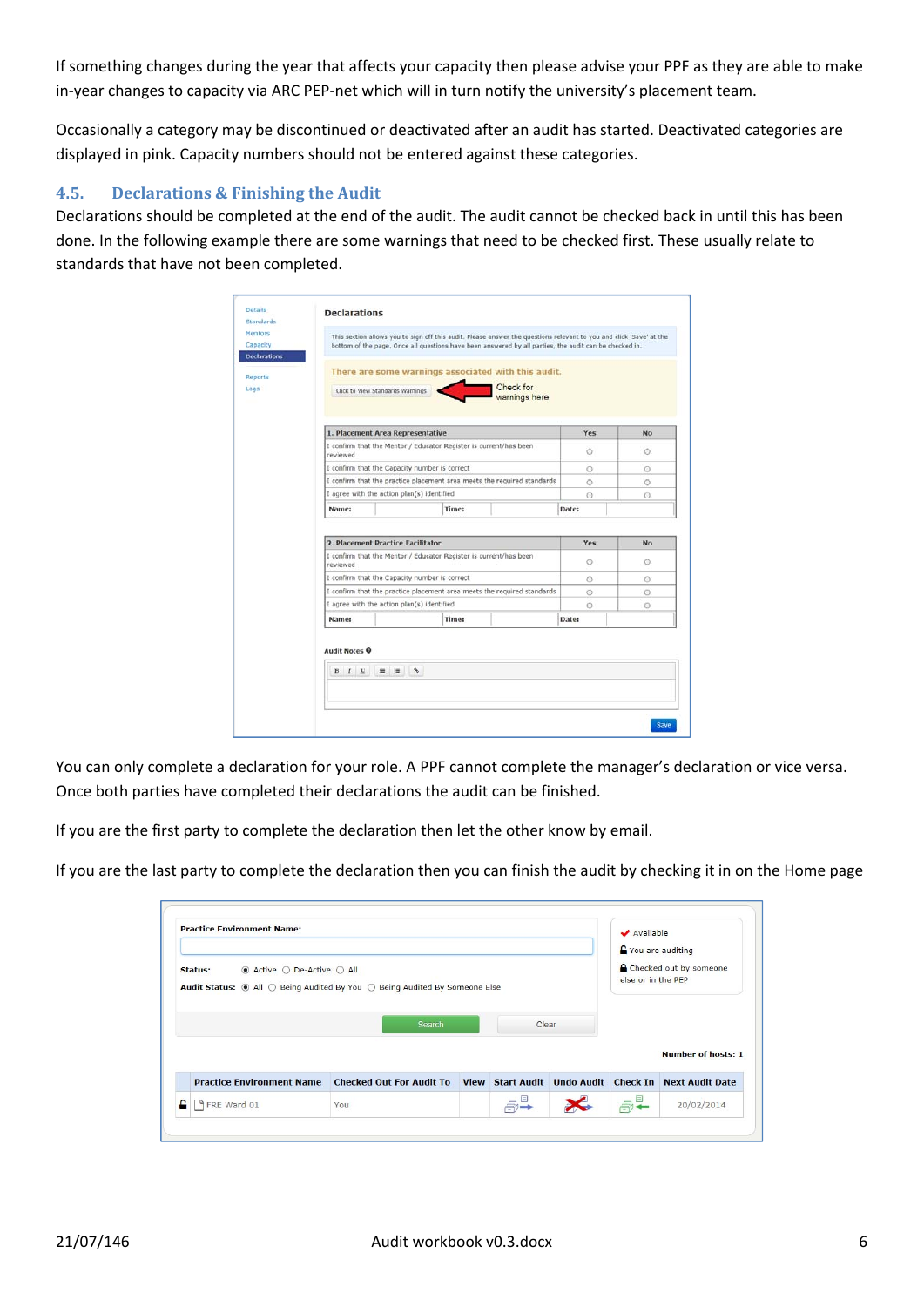### **4.6. Reports**

At the time of the production of this guide there are no reports available. If you want the current audit report then go to Logs tab.

### **4.7. Logs**

The logs tab lets you see the activity for the placement area which includes updates via ARC PEP‐net. Note that the audit reports from the current and previous audits are available.

| <b>Details</b><br><b>Standards</b> | <b>Audit Logs</b>  |                     |                     |                 |                 |                          |
|------------------------------------|--------------------|---------------------|---------------------|-----------------|-----------------|--------------------------|
| <b>Mentors</b>                     | <b>Sequence Id</b> | <b>User Name</b>    | <b>Type</b>         | <b>Log Date</b> | <b>Log Time</b> |                          |
| Capacity<br><b>Declarations</b>    | 6                  |                     | CheckOut            | 13/06/2013      | 11:06:14        |                          |
|                                    | 6                  |                     | <b>UndoCheckOut</b> | 13/06/2013      | 11:06:48        |                          |
| <b>Reports</b>                     | 76                 | Franklin, Gill, Mrs | CheckOut            | 28/08/2014      | 15:32:24        |                          |
| Logs                               | 76                 | Pat Cochrane        | CheckIn             | 28/08/2014      | 16:17:56        | <b>View Audit Report</b> |
|                                    | 201                | Pat Cochrane        | CheckOut            | 17/08/2015      | 18:12:06        |                          |
|                                    | 201                | Franklin, Gill, Mrs | CheckIn             | 21/08/2015      | 15:40:15        | <b>View Audit Report</b> |



**For instructions on printing and saving reports see the ARC Printing & Reporting Guide.**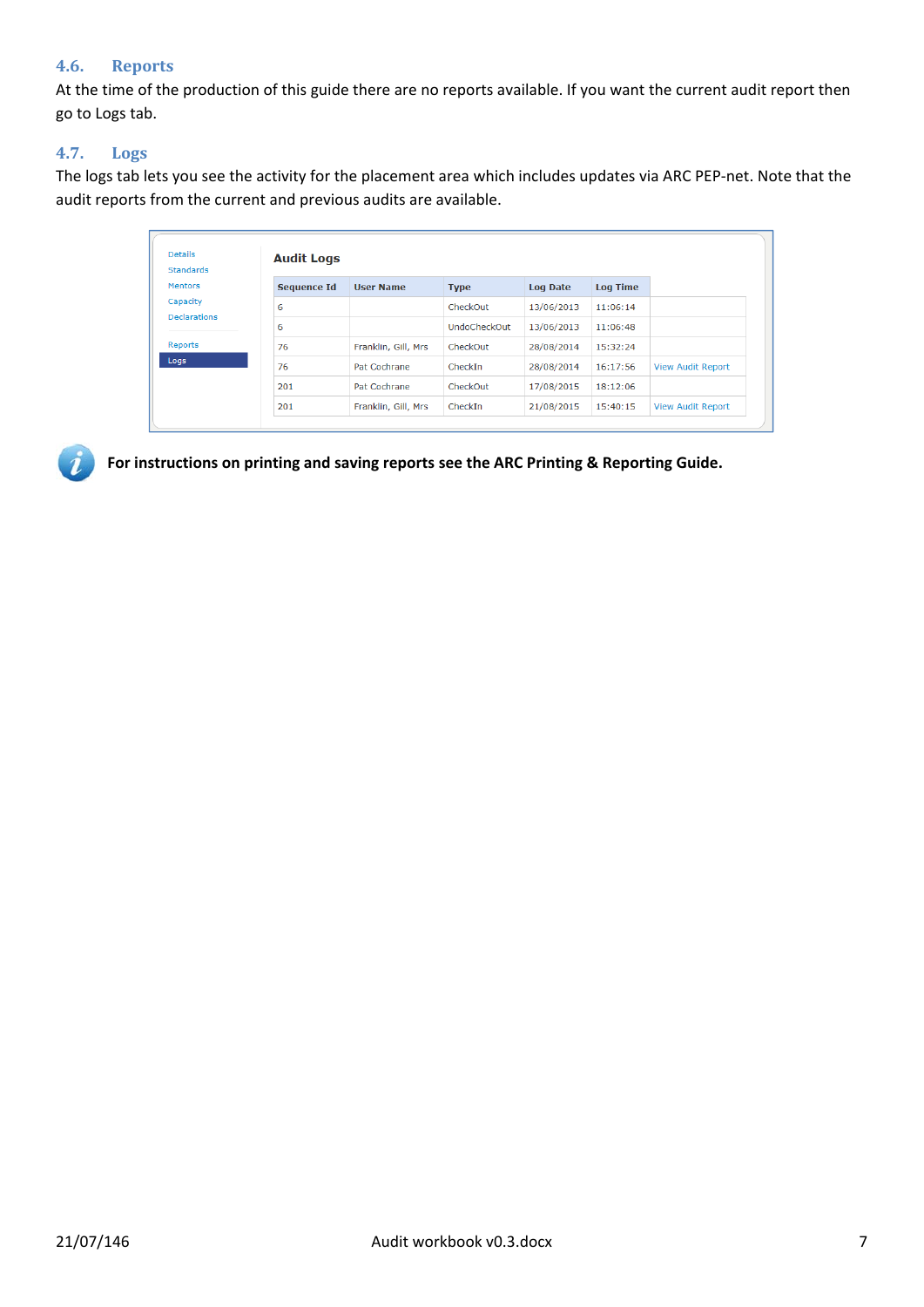# **5. Audit Groups**

#### **5.1. Creating an Audit Group**

Audit groups are created in ARC PEP‐Net using the Audit Configuration Tab. Before starting, check the areas that you wish to link are checked in and not currently being audited.

There are three steps

- i) Pick one host as the audit group we'll refer to this as the "Master Host" (no need to do anything on Arc yet)
- ii) Change all the hosts that belong to this group to "Clustered Hosts"
- iii) Edit the master host and link the clustered hosts to it.

In this example Fre Ward 02 has been chosen as the Master Host and Fre Ward 01 will be a clustered host linked to it.

Start by checking out FRE Ward 01; going to the Audit Configuration tab; selecting "Clustered Host"; and clicking Update Audit Group Type.

| UNIVERSITY                   | northumbria                                                                                                                     |                   |                |          | Hosts   | Mentors/Educators          | Help | Log Out                        |
|------------------------------|---------------------------------------------------------------------------------------------------------------------------------|-------------------|----------------|----------|---------|----------------------------|------|--------------------------------|
| <b>Host Name</b>             | FRE WARD 01                                                                                                                     |                   |                |          |         |                            |      |                                |
| <b>New Sequence</b>          | 50                                                                                                                              |                   |                |          |         |                            |      |                                |
| Placement Info<br>Trust Info | Learning Opps<br>Students                                                                                                       | Mentors/Educators | Audit Tracking | Capacity | Reports | <b>Audit Configuration</b> |      |                                |
| <b>Audit Group Type</b>      |                                                                                                                                 |                   |                |          |         |                            |      |                                |
| Placement is:                | Audit Group                                                                                                                     |                   |                |          |         |                            |      | <b>Update Audit Group Type</b> |
|                              | Clustered Host                                                                                                                  |                   |                |          |         |                            |      |                                |
|                              | Note: Any amendments to this placement audit configuration type must be checked in before this PEP can be linked to other PEPs. |                   |                |          |         |                            |      |                                |
|                              |                                                                                                                                 |                   |                |          |         |                            |      |                                |

Remember to check‐in the host to confirm the change.

With the exception of the Master Host, repeat this step for each host you wish to add to the audit group.

Now edit the master host – Fre Ward 02; go to the audit configuration tab; and link the clustered host to it as follows:

| northumbria<br>UNIVERSITY                                                                                                                                                                                                                                                                                                                                                                                        |                                        |          |                   |                |          | <b>Hosts</b>   | Mentors/Educators                         | Help                           | Log Out                        |
|------------------------------------------------------------------------------------------------------------------------------------------------------------------------------------------------------------------------------------------------------------------------------------------------------------------------------------------------------------------------------------------------------------------|----------------------------------------|----------|-------------------|----------------|----------|----------------|-------------------------------------------|--------------------------------|--------------------------------|
| <b>Host Name</b><br><b>New Sequence</b><br>21                                                                                                                                                                                                                                                                                                                                                                    | FRE WARD 02                            |          |                   |                |          |                |                                           |                                |                                |
| Placement Info<br>Trust Info                                                                                                                                                                                                                                                                                                                                                                                     | Learning Opps                          | Students | Mentors/Educators | Audit Tracking | Capacity | <b>Reports</b> | Audit Configuration                       |                                |                                |
| <b>Audit Group Type</b>                                                                                                                                                                                                                                                                                                                                                                                          |                                        |          |                   |                |          |                |                                           |                                |                                |
| Placement is:                                                                                                                                                                                                                                                                                                                                                                                                    | <b>a</b> Audit Group<br>Clustered Host |          |                   |                |          |                |                                           |                                | <b>Update Audit Group Type</b> |
|                                                                                                                                                                                                                                                                                                                                                                                                                  |                                        |          |                   |                |          |                |                                           |                                |                                |
| Note: Any amendments to this placement audit configuration type must be checked in before this PEP can be linked to other PEPs.                                                                                                                                                                                                                                                                                  |                                        |          |                   |                |          |                |                                           |                                |                                |
| <b>Current Clustered Hosts</b>                                                                                                                                                                                                                                                                                                                                                                                   |                                        |          |                   |                |          |                |                                           | <b>Add New Clustered Hosts</b> |                                |
| No hosts currently linked.                                                                                                                                                                                                                                                                                                                                                                                       |                                        |          |                   |                |          |                |                                           |                                |                                |
|                                                                                                                                                                                                                                                                                                                                                                                                                  |                                        |          |                   |                |          |                |                                           |                                |                                |
|                                                                                                                                                                                                                                                                                                                                                                                                                  |                                        |          |                   |                |          |                |                                           |                                |                                |
| <b>Available Clustered Hosts</b><br>The following hosts can be linked to this host. Only hosts that are not currently checked out can be linked.<br>PLEASE NOTE: linking a clustered host will perform an automatic check-out and check-in of that host. Even if you undo the<br>check-out of the current host, the clustered hosts will still be linked. In order to remove the links, you must manually unlink |                                        |          |                   |                |          |                | Practice Environment Name:<br>Fre Ward 01 |                                |                                |
| the hosts.                                                                                                                                                                                                                                                                                                                                                                                                       |                                        |          |                   |                |          |                |                                           |                                |                                |
| <b>Practice Environment Name</b>                                                                                                                                                                                                                                                                                                                                                                                 |                                        |          | Link to this host |                |          |                | Filter results                            |                                |                                |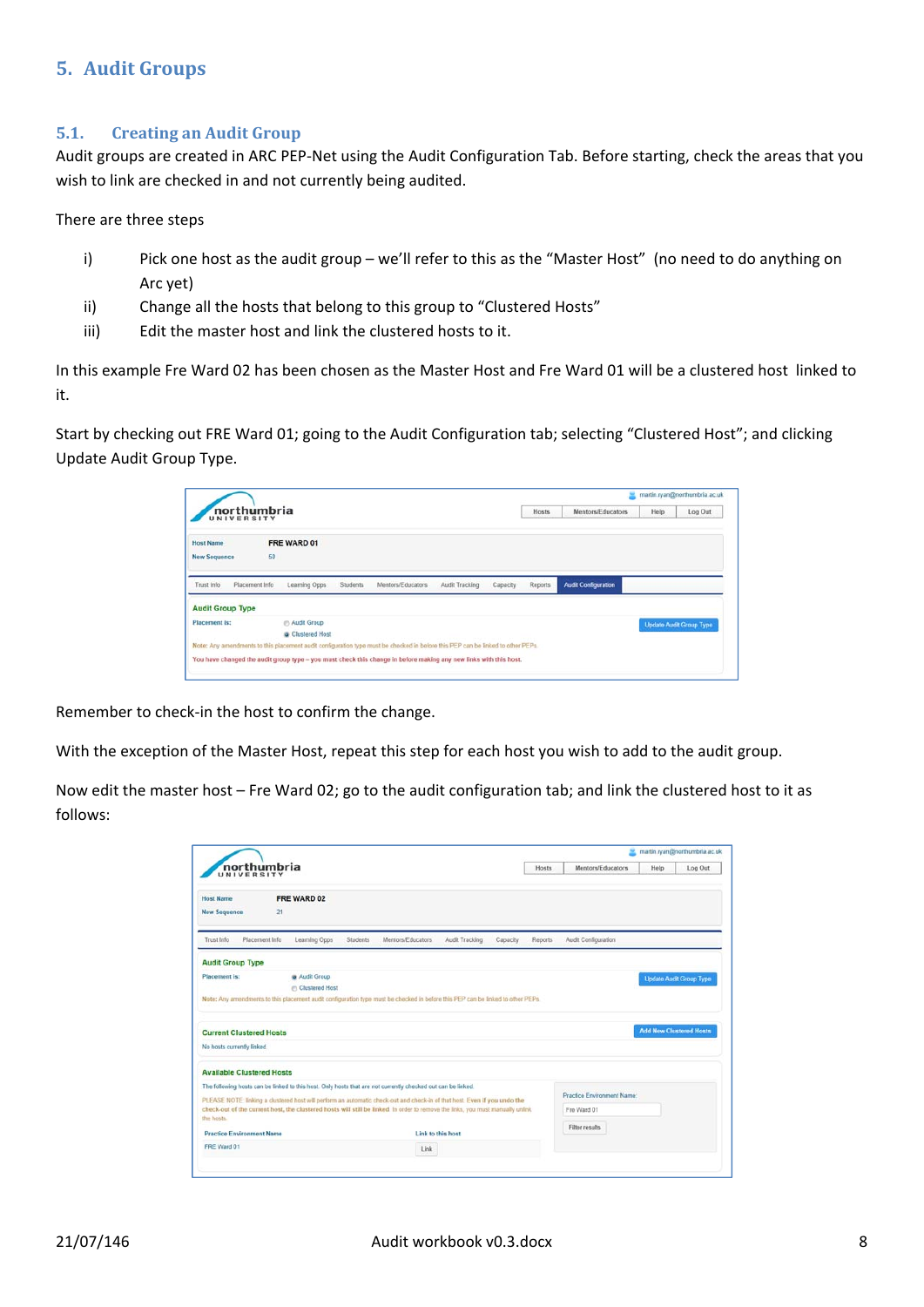| northumbria<br>UNIVERSITY                                                                                                                                                                                                                                                                                                                                                                                                                                          |                      |                 |                   |                |          |                |                            | Mentors/Educators |  | Log Out                        |
|--------------------------------------------------------------------------------------------------------------------------------------------------------------------------------------------------------------------------------------------------------------------------------------------------------------------------------------------------------------------------------------------------------------------------------------------------------------------|----------------------|-----------------|-------------------|----------------|----------|----------------|----------------------------|-------------------|--|--------------------------------|
| <b>Host Name</b>                                                                                                                                                                                                                                                                                                                                                                                                                                                   | FRE WARD 02          |                 |                   |                |          |                |                            |                   |  |                                |
| <b>New Sequence</b>                                                                                                                                                                                                                                                                                                                                                                                                                                                | 21                   |                 |                   |                |          |                |                            |                   |  |                                |
| Trust Info<br>Placement Info                                                                                                                                                                                                                                                                                                                                                                                                                                       | Learning Opps        | <b>Students</b> | Mentors/Educators | Audit Tracking | Capacity | <b>Reports</b> | Audit Configuration        |                   |  |                                |
| <b>Audit Group Type</b>                                                                                                                                                                                                                                                                                                                                                                                                                                            |                      |                 |                   |                |          |                |                            |                   |  |                                |
| <b>Placement</b> is:                                                                                                                                                                                                                                                                                                                                                                                                                                               | <b>E</b> Audit Group |                 |                   |                |          |                |                            |                   |  |                                |
|                                                                                                                                                                                                                                                                                                                                                                                                                                                                    | C Clustered Host     |                 |                   |                |          |                |                            |                   |  |                                |
| Note: Any amendments to this placement audit configuration type must be checked in before this PEP can be linked to other PEPs.                                                                                                                                                                                                                                                                                                                                    |                      |                 |                   |                |          |                |                            |                   |  |                                |
|                                                                                                                                                                                                                                                                                                                                                                                                                                                                    |                      |                 |                   |                |          |                |                            |                   |  |                                |
|                                                                                                                                                                                                                                                                                                                                                                                                                                                                    |                      |                 |                   |                |          |                |                            |                   |  |                                |
|                                                                                                                                                                                                                                                                                                                                                                                                                                                                    |                      |                 |                   |                |          |                |                            |                   |  |                                |
|                                                                                                                                                                                                                                                                                                                                                                                                                                                                    |                      |                 |                   |                |          |                |                            |                   |  |                                |
|                                                                                                                                                                                                                                                                                                                                                                                                                                                                    |                      |                 |                   |                |          |                |                            |                   |  |                                |
| <b>Host Name</b>                                                                                                                                                                                                                                                                                                                                                                                                                                                   |                      |                 |                   |                |          |                |                            |                   |  |                                |
| <b>Current Clustered Hosts</b><br>The following hosts are currently linked to FRE Ward 02.<br>PLEASE NOTE: unlinking a clustered host will perform an automatic check-out and check-in of that host. Even if you undo the check-out of the current host, the clustered hosts will still be<br>unlinked, and you will need to relink the hosts.<br>FRE Ward 01                                                                                                      |                      |                 | Unlink            |                |          |                |                            |                   |  | <b>Add New Clustered Hosts</b> |
|                                                                                                                                                                                                                                                                                                                                                                                                                                                                    |                      |                 |                   |                |          |                |                            |                   |  |                                |
|                                                                                                                                                                                                                                                                                                                                                                                                                                                                    |                      |                 |                   |                |          |                |                            |                   |  |                                |
|                                                                                                                                                                                                                                                                                                                                                                                                                                                                    |                      |                 |                   |                |          |                |                            |                   |  |                                |
|                                                                                                                                                                                                                                                                                                                                                                                                                                                                    |                      |                 |                   |                |          |                | Practice Environment Name: |                   |  |                                |
|                                                                                                                                                                                                                                                                                                                                                                                                                                                                    |                      |                 |                   |                |          |                | Fre Ward 01                |                   |  |                                |
| <b>Available Clustered Hosts</b><br>The following hosts can be linked to this host. Only hosts that are not currently checked out can be linked.<br>PLEASE NOTE: linking a clustered host will perform an automatic check-out and check-in of that host. Even if you undo the<br>check-out of the current host, the clustered hosts will still be linked. In order to remove the links, you must manually unlink<br>the hosts.<br><b>Practice Environment Name</b> |                      |                 | Link to this host |                |          |                | Filter results             |                   |  |                                |

Note it is possible to unlink hosts if the audit group changes in the future.

Once all the clustered hosts are linked remember to check‐in the master host.

### **5.2. Carrying out a Group Audit**

 $\mathbf{z}$ 

Note that the following screenshots were taken prior to when the menu bar at the side replaced a tab set **across the page. The functionality however is the same.**

Once you have created a group you will no longer be able to see clustered hosts when you login into Audit.

|                      | <b>northumbria</b>                                                                                                     | Placement Area<br>Audit Tool                                                                  |        |                       |             | martin.ryan@northumbria.ac.uk<br>Log Out<br>Home                  |  |
|----------------------|------------------------------------------------------------------------------------------------------------------------|-----------------------------------------------------------------------------------------------|--------|-----------------------|-------------|-------------------------------------------------------------------|--|
|                      | <b>Host Name:</b><br>fre ward                                                                                          | <b>Audit Status:</b><br><b>G All</b><br>Being Audited By You<br>Being Audited By Someone Else |        |                       | ✔ Available | & You are auditing<br>hecked out by someone<br>else or in the PEP |  |
|                      |                                                                                                                        |                                                                                               | Search |                       |             | <b>Number of hosts: 37</b>                                        |  |
| ✔                    | Practice Environment Name Checked Out For Audit To View Start Audit Undo Audit Check In Last Checked In<br>FRE Ward 02 |                                                                                               |        | $\bigoplus^{\square}$ |             |                                                                   |  |
| ø                    | FRE Ward 03                                                                                                            |                                                                                               |        |                       |             |                                                                   |  |
| ⊛                    | FRE Ward 05                                                                                                            |                                                                                               |        |                       |             |                                                                   |  |
| $\blacktriangledown$ | FRE Ward 06                                                                                                            |                                                                                               |        | $\oplus^{\mathbb{Z}}$ |             |                                                                   |  |
| ✔                    | FRE Ward 08                                                                                                            |                                                                                               |        | $\oplus^{\boxplus}$   |             |                                                                   |  |
| ✔                    | FRE Ward 09                                                                                                            |                                                                                               |        | $\bigoplus_{i=1}^n$   |             |                                                                   |  |
| ⊛                    | FRE Ward 10                                                                                                            |                                                                                               |        |                       |             |                                                                   |  |
| ✔                    | FRE Ward 11                                                                                                            |                                                                                               |        | $\oplus$              |             |                                                                   |  |
|                      |                                                                                                                        |                                                                                               |        |                       |             |                                                                   |  |
| ✔                    | FRE Ward 12                                                                                                            |                                                                                               |        | $e^e$                 |             |                                                                   |  |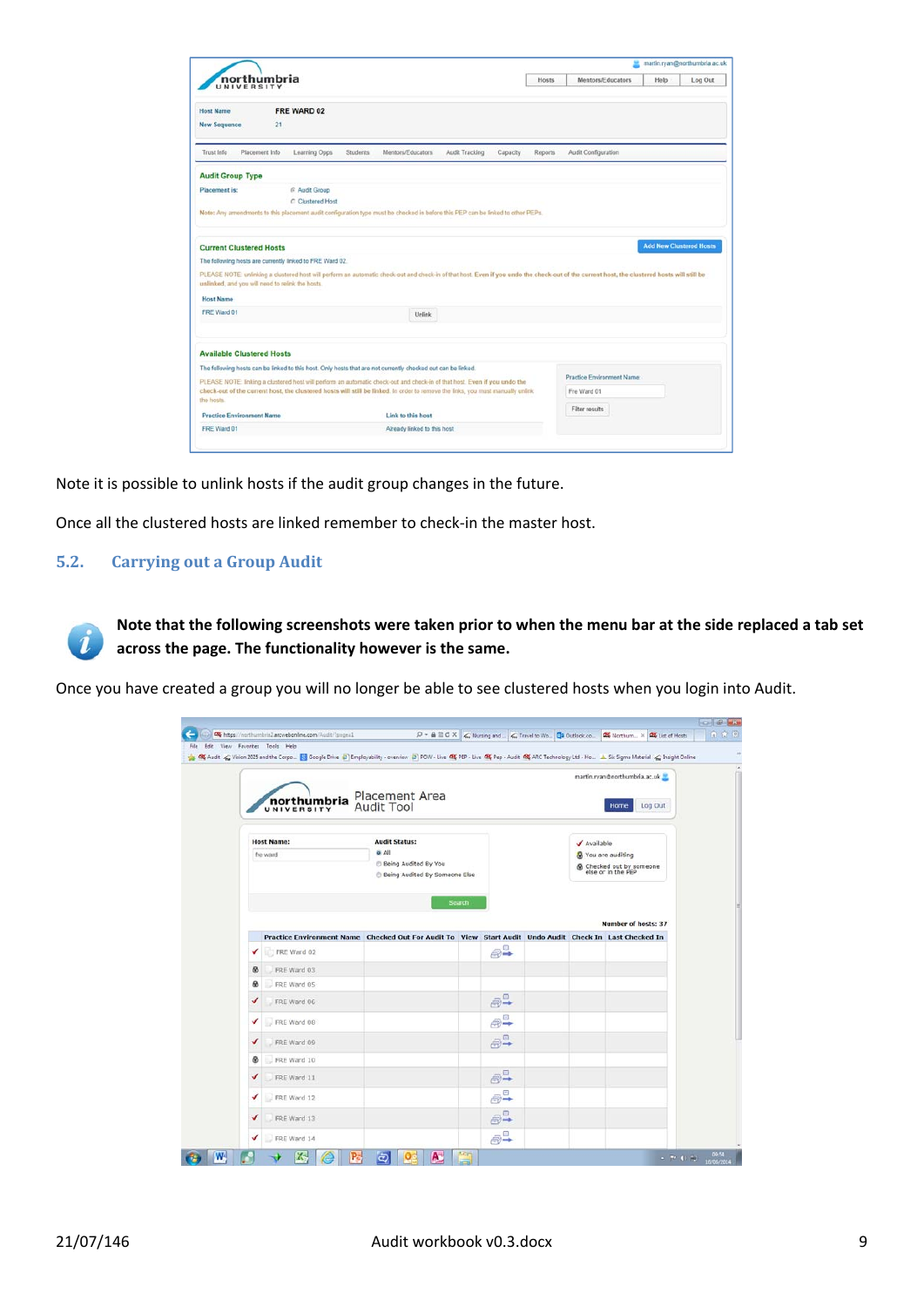However when you commence the Audit the clustered hosts appear in a tree structure just below the host name.

|                                     |                  |                | <b>Placement Area</b>                                                                         |                                                    |                |      | martin.ryan@northumbria.ac.uk |  |
|-------------------------------------|------------------|----------------|-----------------------------------------------------------------------------------------------|----------------------------------------------------|----------------|------|-------------------------------|--|
| <b>northumbria</b>                  | Home             | Log Out        |                                                                                               |                                                    |                |      |                               |  |
|                                     |                  |                |                                                                                               | Audit checked out successfully. [X]                |                |      |                               |  |
| FRE Ward 02 &                       |                  |                |                                                                                               |                                                    |                |      |                               |  |
| I-FRE Ward 01                       |                  |                |                                                                                               | Audit group                                        |                |      |                               |  |
| New Audit Sequence: 22              |                  |                |                                                                                               | tree structure                                     |                |      |                               |  |
|                                     |                  |                |                                                                                               |                                                    |                |      |                               |  |
| <b>Details</b>                      | <b>Standards</b> | <b>Mentors</b> | Capacity                                                                                      | <b>Declarations</b>                                | <b>Reports</b> | Logs |                               |  |
| <b>Placement Address</b><br>Tel No. |                  |                | Ward 02<br>Freeman Hospital<br>Freeman Road<br>Newcastle upon Tyne<br>NE7 7DN<br>0191 2336161 |                                                    |                |      |                               |  |
| <b>Current Audit Type</b>           |                  |                |                                                                                               | <b>Next Audit Type</b><br>$\overline{\phantom{a}}$ |                |      |                               |  |
| <b>Next Audit Date</b>              |                  |                |                                                                                               |                                                    |                |      |                               |  |
|                                     |                  |                | Update                                                                                        |                                                    |                |      |                               |  |

You can now enter standards and actions as for a normal audit. When you have completed the standards you can use the copy tab to copy the standards and actions to all or some of the clustered hosts.

|                                                                                                                                                           | martin.ryan@northumbria.ac.uk |
|-----------------------------------------------------------------------------------------------------------------------------------------------------------|-------------------------------|
| <b>Placement Area</b><br>northumbria<br><b>Audit Tool</b><br>UNIVERSITY                                                                                   | Log Out<br>Home               |
| FRE Ward 02 &                                                                                                                                             |                               |
| $I-$ FRE Ward 01<br>New Audit Sequence: 22                                                                                                                |                               |
|                                                                                                                                                           |                               |
| <b>Standards</b><br><b>Declarations</b><br><b>Details</b><br>Mentors<br>Capacity<br>Reports                                                               | Logs                          |
| <b>Copy Standards</b><br><b>Action Plan</b><br><b>Standards</b>                                                                                           |                               |
|                                                                                                                                                           |                               |
| Copy Standards                                                                                                                                            |                               |
| This section allows you to copy the standards from FRE Ward 02 to other hosts within the audit group. First select the hosts to copy<br>the standards to. |                               |
| 同                                                                                                                                                         |                               |
| FRE Ward 01                                                                                                                                               |                               |
| <b>Next</b>                                                                                                                                               |                               |
|                                                                                                                                                           |                               |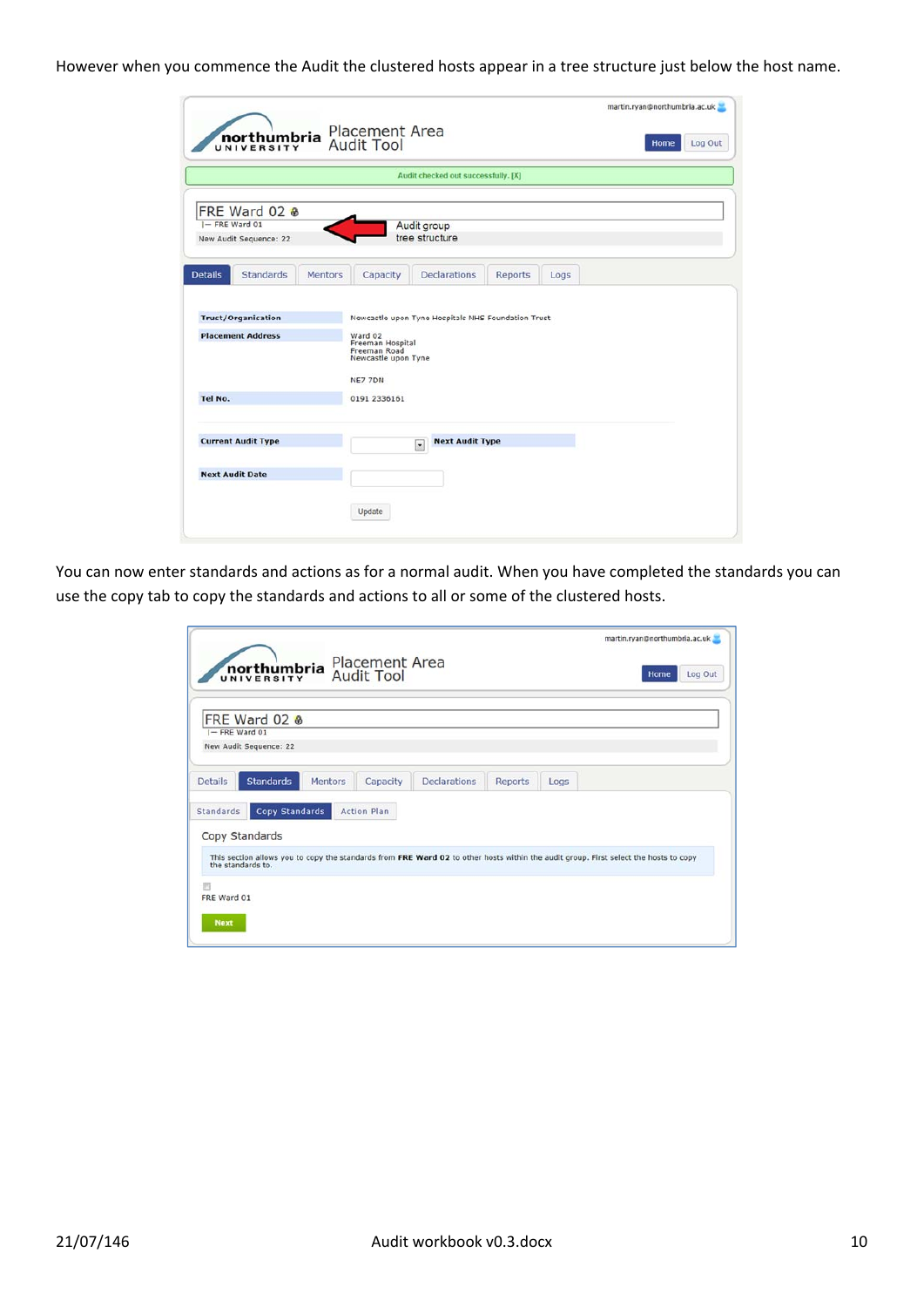If you want to enter specific comments or actions that apply just to a clustered host then select the standards tab; click on the clustered host's name that appears in the tree structure; and make and save your changes. To avoid confusion the system highlights the host you are editing in yellow.

|                                                                                  | martin.ryan@northumbria.ac.uk |
|----------------------------------------------------------------------------------|-------------------------------|
|                                                                                  |                               |
| Placement Area<br>Audit Tool<br>northumbria<br>UNIVERSITY                        | Log Out<br>Home               |
|                                                                                  |                               |
| FRE Ward 02 &<br>- FRE Ward 01                                                   |                               |
| New Audit Sequence: 22                                                           |                               |
|                                                                                  |                               |
| <b>Standards</b><br><b>Details</b><br><b>Mentors</b><br>Capacity<br>Declarations | <b>Reports</b><br>Logs        |
| <b>Action Plan</b><br><b>Standards</b><br>Copy Standards                         |                               |
| Standards                                                                        |                               |
| This section lists the standards for the hosts within this audit group.          |                               |
| FRE Ward 02<br>$I$ -- ERE Ward 01                                                |                               |
| Standard 2<br>Standard 3<br>Standard 4<br>Standard 1                             |                               |
|                                                                                  |                               |
|                                                                                  |                               |
| Standard 1: Practice Learning Environment                                        |                               |
| 1.1<br>Criteria<br>The area is deemed to deliver safe care / services.           |                               |
| $\mathcal{P}$<br>Rationale/Evidence                                              | <b>Level Met</b>              |
|                                                                                  |                               |
|                                                                                  |                               |

Some other tabs change behaviour for a group audit. The mentors tab combines the list of mentors from the master and clustered hosts…

| <b>Date of Review:</b>                                                                                                                          |                  |                                   |               |                 |                  |
|-------------------------------------------------------------------------------------------------------------------------------------------------|------------------|-----------------------------------|---------------|-----------------|------------------|
| Are there sufficient live mentors to<br>support the stated student capacity?                                                                    |                  | © Yes © No                        |               |                 |                  |
| Please state how many sign off mentors<br>are on the register:<br>(For information the number of sign-off<br>mentors recorded in the PEP is: 7) |                  |                                   |               |                 |                  |
|                                                                                                                                                 |                  | Save Changes                      |               |                 |                  |
| <b>Mentor's Name</b>                                                                                                                            | <b>Job Title</b> | <b>Date of Most Recent Update</b> | <b>Status</b> | <b>Sign Off</b> | <b>Host Name</b> |
| $\frac{1}{2}$<br>r                                                                                                                              |                  | 11/07/2013                        | Active        | No              | FRE Ward 01      |
| r*<br>$18 - n$ mme                                                                                                                              |                  | 13/01/2014                        | Active        | <b>No</b>       | FRE Ward 01      |
| $1 + 1$<br>1.58                                                                                                                                 |                  | 18/12/2013                        | Active        | Yes             | FRE Ward 01      |
| $  -$<br>$\sim$                                                                                                                                 |                  | 22/04/2013                        | False         | <b>No</b>       | FRE Ward 01      |
| $n - 1$<br>٠                                                                                                                                    |                  | 24/06/2013                        | Active        | Yes             | FRE Ward 01      |
| $\mathfrak{m}^{\mathbb{Z}^{\times \mathbb{Z}^{\times \mathbb{Z}^{\times \mathbb{Z}}}}$<br>L                                                     |                  | 07/05/2014                        | Active        | Yes             | FRE Ward 01      |
| $r1 - 1$                                                                                                                                        |                  | 10/02/2014                        | Active        | Yes             | FRE Ward 01      |
| $+$ $+$ $+$ $+$ $+$ $+$ $+$                                                                                                                     |                  | 10/03/2014                        | Active        | Yes             | FRE Ward 01      |
| $\mathbf{M}_{\mathbf{q}}$ consistent in the $\mathbf{M}_{\mathbf{q}}$                                                                           |                  | 07/05/2014                        | Active        | <b>No</b>       | FRE Ward 01      |
| $\Gamma$                                                                                                                                        |                  | 07/05/2014                        | Active        | <b>No</b>       | FRE Ward 01      |
| 11.6<br>$\sim$                                                                                                                                  |                  | 16/07/2013                        | Active        | <b>No</b>       | FRE Ward 02      |
| $1$ Uruu                                                                                                                                        |                  | 11/09/2013                        | Active        | Yes             | FRE Ward 02      |
| $1.1 - 1.1$<br>$+11.$                                                                                                                           |                  | 18/06/2012                        | False         | <b>No</b>       | FRE Ward 02      |
| and come "                                                                                                                                      |                  | 30/10/2013                        | Active        | Yes             | FRE Ward 02      |
|                                                                                                                                                 |                  | 31/03/2013                        | False         | <b>No</b>       | FRE Ward 02      |
| with an                                                                                                                                         |                  |                                   |               |                 |                  |